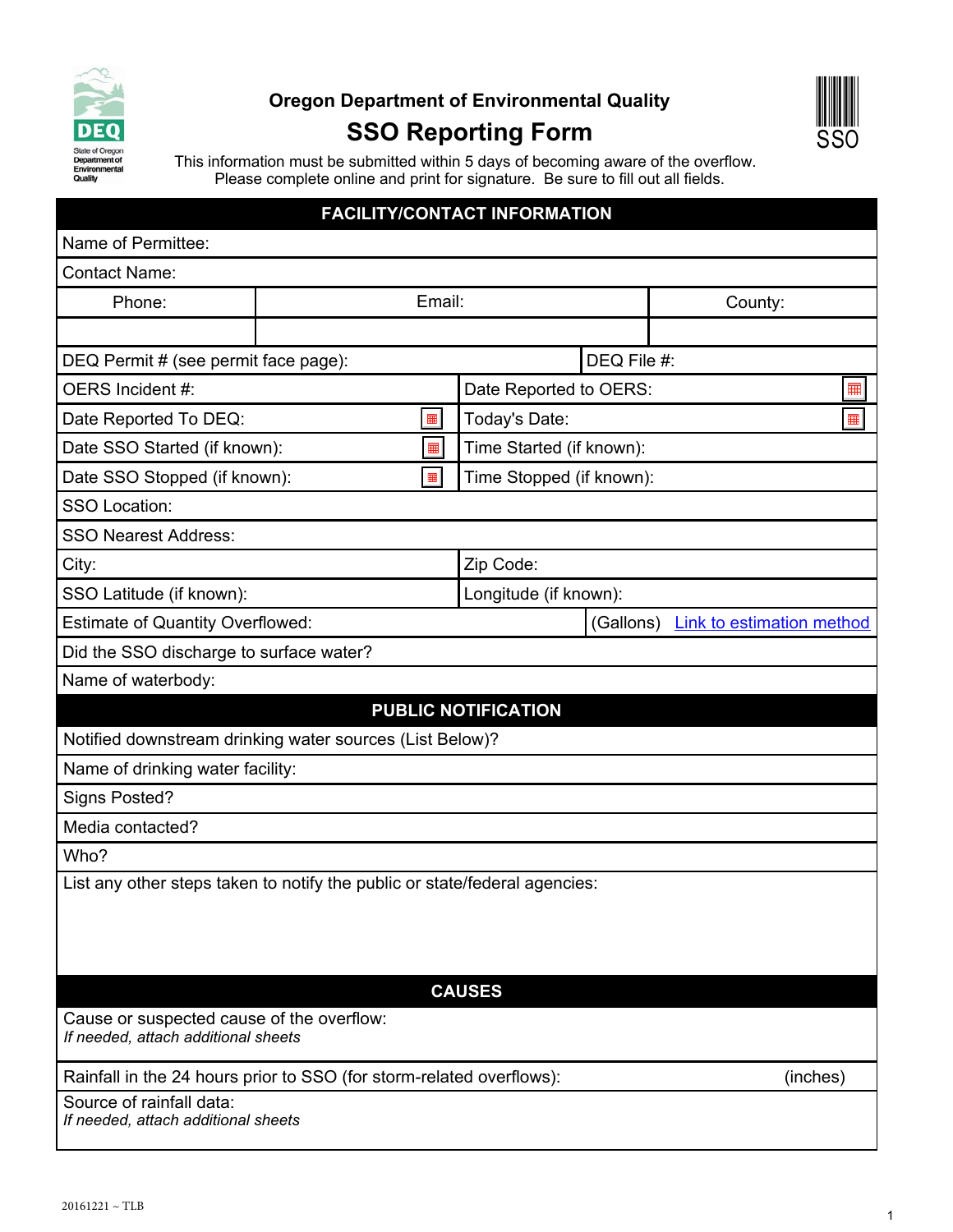|                                  | 1-in-5 year 24 hour rainfall for the sewerage system area (if known):                                                                                                                                                 | (in/24hr) |  |  |
|----------------------------------|-----------------------------------------------------------------------------------------------------------------------------------------------------------------------------------------------------------------------|-----------|--|--|
|                                  |                                                                                                                                                                                                                       |           |  |  |
|                                  | <b>EMERGENCY RESPONSE AND MIGRATION</b><br>List actions taken to stop and mitigate the impact of the SSO.                                                                                                             |           |  |  |
| For overland flow:               | Taped off affected area?                                                                                                                                                                                              |           |  |  |
|                                  | Cleaned up affected area?                                                                                                                                                                                             |           |  |  |
| For SSO to surface water:        | Bacteria samples taken to confirm impact?                                                                                                                                                                             |           |  |  |
|                                  | Follow up bacteria samples taken to confirm end of impact?                                                                                                                                                            |           |  |  |
| Describe monitoring and results: |                                                                                                                                                                                                                       |           |  |  |
|                                  |                                                                                                                                                                                                                       |           |  |  |
|                                  |                                                                                                                                                                                                                       |           |  |  |
|                                  |                                                                                                                                                                                                                       |           |  |  |
|                                  |                                                                                                                                                                                                                       |           |  |  |
| For SSOs that impact buildings:  | Pumped out flooded buildings?<br>Disinfected?                                                                                                                                                                         |           |  |  |
| Other measures taken (describe): |                                                                                                                                                                                                                       |           |  |  |
|                                  |                                                                                                                                                                                                                       |           |  |  |
|                                  |                                                                                                                                                                                                                       |           |  |  |
|                                  |                                                                                                                                                                                                                       |           |  |  |
|                                  |                                                                                                                                                                                                                       |           |  |  |
|                                  |                                                                                                                                                                                                                       |           |  |  |
|                                  |                                                                                                                                                                                                                       |           |  |  |
|                                  | Steps taken or planned to reduce, eliminate, and prevent the reoccurrence of the overflow and schedule for                                                                                                            |           |  |  |
| those steps:                     |                                                                                                                                                                                                                       |           |  |  |
|                                  |                                                                                                                                                                                                                       |           |  |  |
|                                  |                                                                                                                                                                                                                       |           |  |  |
|                                  |                                                                                                                                                                                                                       |           |  |  |
|                                  |                                                                                                                                                                                                                       |           |  |  |
|                                  |                                                                                                                                                                                                                       |           |  |  |
|                                  | <b>COMMENTS</b>                                                                                                                                                                                                       |           |  |  |
|                                  |                                                                                                                                                                                                                       |           |  |  |
|                                  |                                                                                                                                                                                                                       |           |  |  |
|                                  |                                                                                                                                                                                                                       |           |  |  |
|                                  |                                                                                                                                                                                                                       |           |  |  |
|                                  |                                                                                                                                                                                                                       |           |  |  |
|                                  | I CERTIFY UNDER PENALTY OF LAW THAT THIS DOCUMENT AND ALL ATTACHMENTS WERE PREPARED UNDER MY DIRECTION OR                                                                                                             |           |  |  |
|                                  | SUPERVISION IN ACCORDANCE WITH A SYSTEM DESIGNED TO ASSURE THAT QUALIFIED PERSONNEL PROPERLY GATHER AND<br>EVALUATE THE INFORMATION SUBMITTED. BASED ON MY INQUIRY OF THE PERSON OR PERSONS WHO MANAGE THE SYSTEM, OR |           |  |  |
|                                  | THOSE PERSONS DIRECTLY RESPONSIBLE FOR GATHERING THE INFORMATION, THE INFORMATION SUBMITTED IS, TO THE BEST OF                                                                                                        |           |  |  |
|                                  | MY KNOWLEDGE AND BELIEF, TRUE, ACCURATE, AND COMPLETE. I AM AWARE THAT THERE ARE SIGNIFICANT PENALTIES FOR                                                                                                            |           |  |  |
|                                  | SUBMITTING FALSE INFORMATION, INCLUDING THE POSSIBILITY OF FINE AND IMPRISONMENT FOR KNOWING VIOLATIONS.                                                                                                              |           |  |  |
|                                  |                                                                                                                                                                                                                       |           |  |  |
|                                  |                                                                                                                                                                                                                       |           |  |  |

Authorized Signature **Date** Date

Name (print) Phone Number

\*You may attach additional information to this report before sending to DEQ as needed to explain the circumstances of the overflow. This information may include but is not limited to: maintenance records and bacteria monitoring results.

\_\_\_\_\_\_\_\_\_\_\_\_\_\_\_\_\_\_\_\_\_\_\_\_\_\_\_\_\_\_\_\_\_\_\_\_\_\_\_\_\_\_\_\_\_\_\_\_\_\_\_\_ \_\_\_\_\_\_\_\_\_\_\_\_\_\_\_\_\_\_\_\_\_\_\_\_\_\_\_\_\_\_\_\_\_\_\_\_\_\_